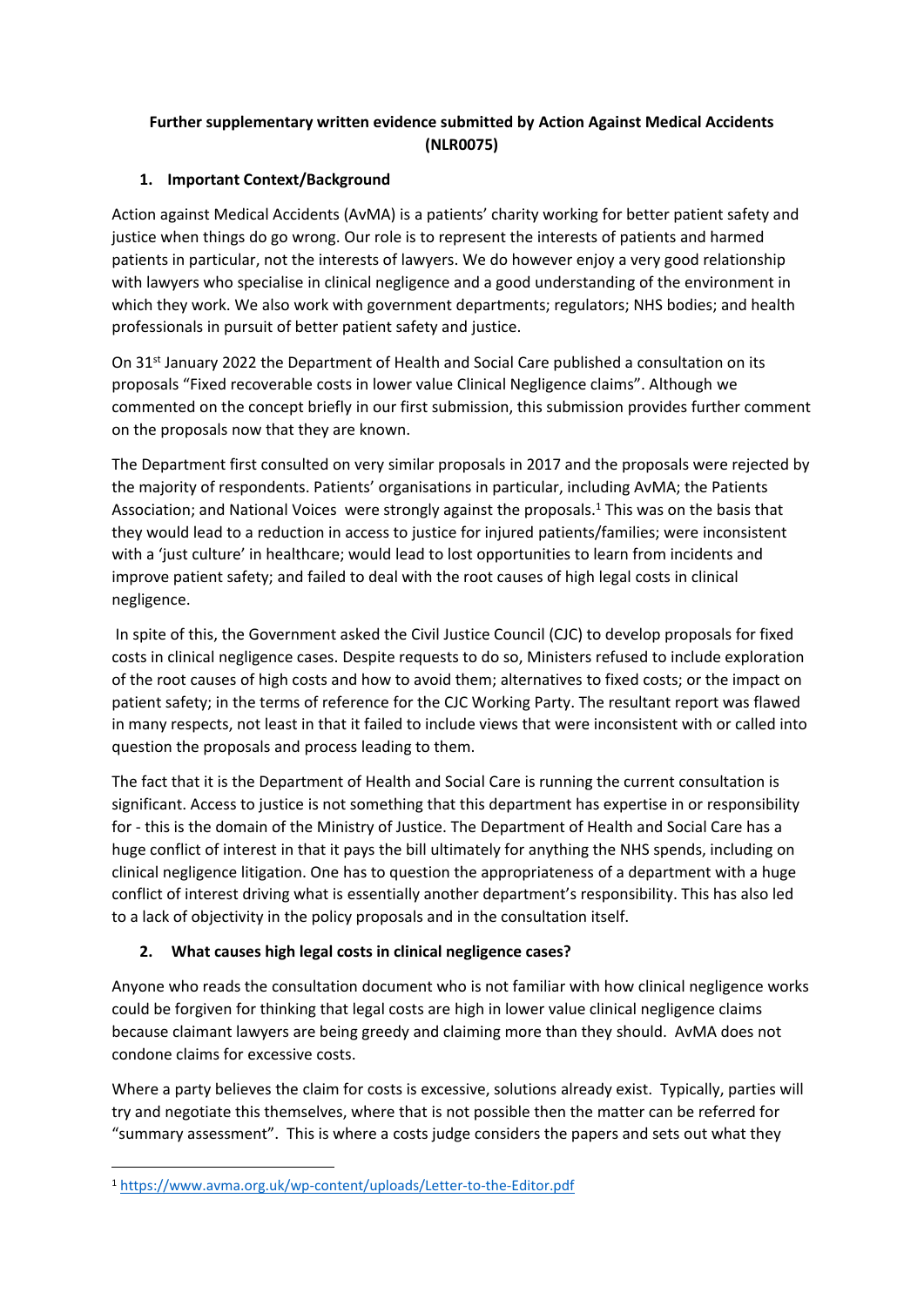think is fair. If the parties remain unhappy with the outcome of the summary assessment process, they can go to a full oral hearing before the judge in a process known as "detailed assessment".

Costs judges assess claims on what is referred to as the "standard basis" this means that only costs which were reasonably and proportionately incurred are allowed. The process is rigorous so that even if costs were reasonably incurred, they will not be allowed if the judge considers the cost to be disproportionate to the value of the claim.

It is clear that a robust system for challenging costs already exists, introducing fixed recoverable costs into this complex area of work will simply prevent some injured patients and/or their families from accessing justice. AvMA made a Freedom of Information request to NHS Resolution about any successful challenges they have made about legal costs in claims with £25,000 damages or less, and they could provide us no evidence of this. This suggests that NHS Resolution does not find it necessary to use the summary assessment or detailed assessment procedures, either because they consider the bill of costs received to be fair and reasonable or because they have managed to negotiate fair and reasonable settlement of the bill without recourse to the courts.

To state the obvious, not only legal costs but the cost of damages (compensation) paid and, most importantly, the terrible human cost of clinical negligence cases will be avoided if the perfectly avoidable lapses in patient safety that lead to them are prevented. This is about healthcare providers learning lessons and tackling systemic problems that exist within their organisations. The CJC proposals for fixed recoverable costs in low value clinical negligence claims do not seek to address the need to learn from mistakes and to make sure the same incident does not repeat itself. As a member of the CJC working party AvMA offered suggestions on how healthcare providers could learn from litigation, but this gained little traction or interest from the DHSC.

 If these incidents are well investigated at the outset, at the complaint and/or serious incident report and pre action protocol stage and the NHS is proactive in seeking to settle cases where it is at fault without litigation, legal costs associated with settling clinical negligence claims can usually be avoided almost entirely. Even when it comes to cases that are litigated, legal costs are only recoverable in 'successful' cases. If these cases are investigated properly and settled promptly the vast majority of legal costs are avoided. Only in cases where there is protracted defence of claims do the legal costs become very large. It is a fact that around 80% of cases where legal proceedings have been issued settle in favour of the claimant.<sup>2</sup> This means that there are huge opportunities to save money on the legal costs of clinical negligence if the NHS and its lawyers investigate and assess cases better and settle them earlier. The longer a claim runs on, the greater the costs incurred. The aim must be to settle valid cases early on.

In clinical negligence cases, the onus is on the claimant to prove negligence and causation. The claimant does not have free medical expert opinions at their disposal and the cases require significant investigation and other work to stand a chance. Almost all clinical negligence cases are now run on the so-called 'no-win no-fee' or 'conditional fee' arrangements. This is because the Government took almost all clinical negligence cases out of scope for Legal Aid, which the NHS Litigation Authority (now NHS Resolution) said was the most cost effective way of funding clinical negligence claimant costs. 'No-win no-fee' is necessarily more expensive as the claimant solicitors get nothing if they do not 'win' their case. However, defendant solicitors get paid for however long they spend on a case, win or lose.

<sup>2</sup> House of Lords written answer, 6th August 2020, Lord Bethell to Lord Hunt of Kings Heath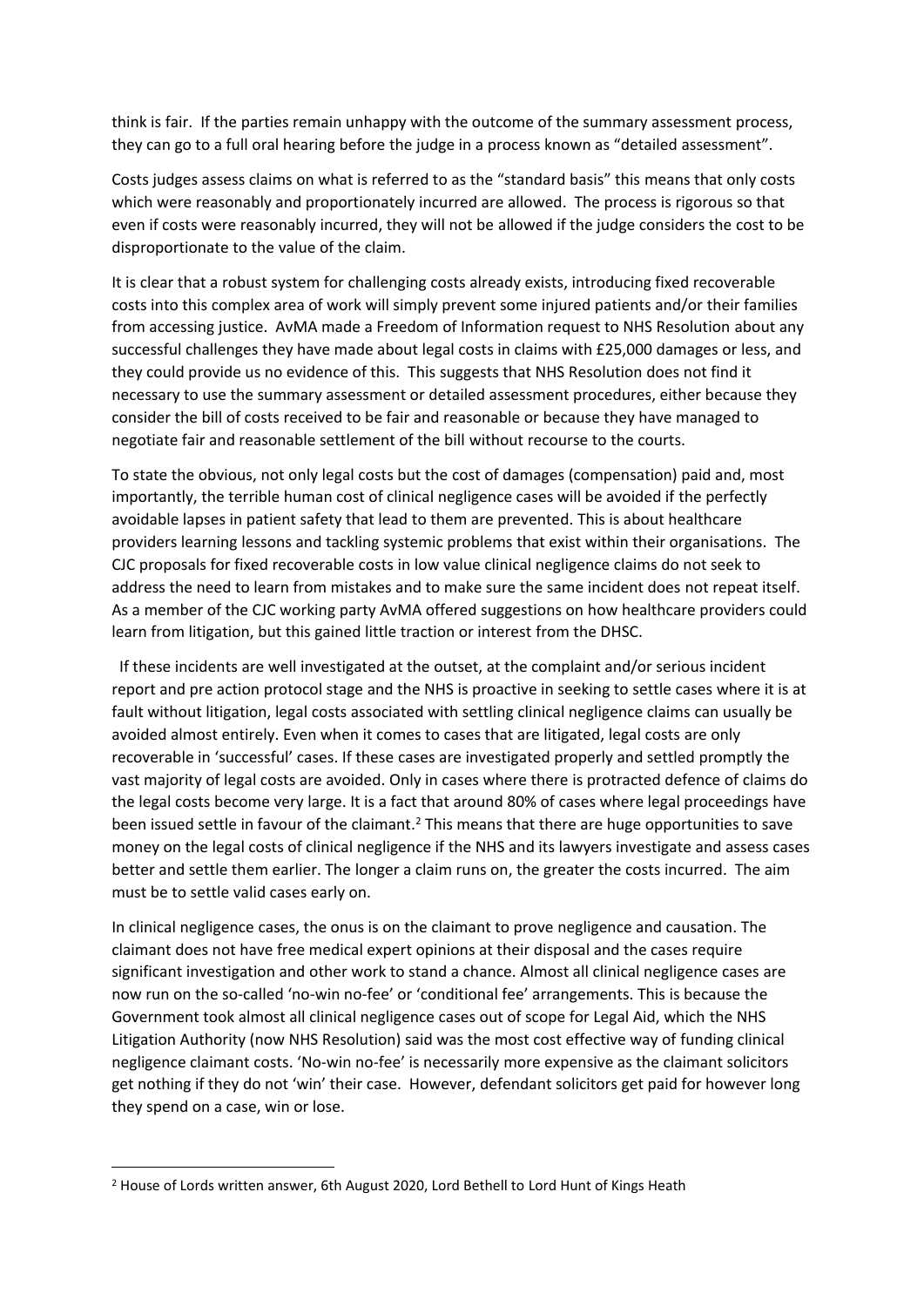#### **3. What concerns us most about the Government's proposals?**

It is already very difficult for injured patients/families to make a successful claim for clinical negligence. This is even more the case in lower value claims, as the courts already consider proportionality very seriously, and many law firms therefore decline to represent clients with lower value claims because it is hard to recover their costs and to make a profit. As referred to above, even though a claimant may reasonably incur costs, those costs will not be allowed if they are disproportionate to the overall value of the claim. Defendant lawyers, have no equivalent benchmark. We have seen a marked increase in people coming to us for help because they are finding it hard or impossible to find a solicitor to represent them. The imposition of fixed recoverable costs in the way proposed would make this problem much worse. Even if a solicitor is found who is prepared to take on a case, there will be a perverse incentive for defendants to try to price the claimant out by continuing to defend, in the knowledge that the claimant solicitor simply will not be able to continue as they would not be able to recover their costs.

Professor Fenn's paper: "Evaluating the proposed fixed costs for clinical negligence claims: An Independent Review" dated January 2017 and appended to the DHSC consultation on fixed costs in 2017 compared the current cost recovery process with the proposed fixed costs in the 2017 consultation. He observed that the *"gap between the current revenues and the proposed fixed costs" would have to be raised from client's damages and referred to this as the "client charge".* That gap remains under the CJC current proposals. At page 21 of that report Professor Fenn concludes "*Clearly, if there were to be no change to current behaviour and revenue requirements by claimant's solicitors, many of these claims would simply not be viable for claimants. In particular, those of low value (e.g. below £25,000) which were anticipated to require litigation would be unlikely to obtain representation"*

Also at page 21, Professor Fenn, states:" *Given the uncertainties over the extent to which any of these possibilities develop, the impact of the fixed costs proposals on the number of claims brought against potentially negligent health care providers would be unpredictable. Any major reduction in the propensity of patients to identify negligence could of course have wider implications for patient safety."*

In effect, whether it is the Government's intention or not, the proposals would make access to justice impossible for many people injured through clinical negligence. This is unfair and has no place with regard to the NHS which is supposed to operate within a 'just culture'. In effect, the Government is asking the very patients that the NHS has injured to accept further sacrifices in order to save the NHS money. This will affect low income families worst. To them, £25,000 is a huge amount of money (in addition to the need to see accountability and learning, which is usually top of their priorities).

However, as well as reducing access to justice being unfair, there are other unintended consequences of these proposals. If the ability of patients/families to challenge initial defences and denials are reduced, some incidents will never even be recognised as patient safety incidents and opportunities to learn from them to improve patient safety will be lost. It is often the case that these claims are defended because the NHS actually does not understand that it has been negligent until the legal investigations bring them to that realisation. Most cases where legal proceedings are issued are defended and ultimately settle in favour of the claimant.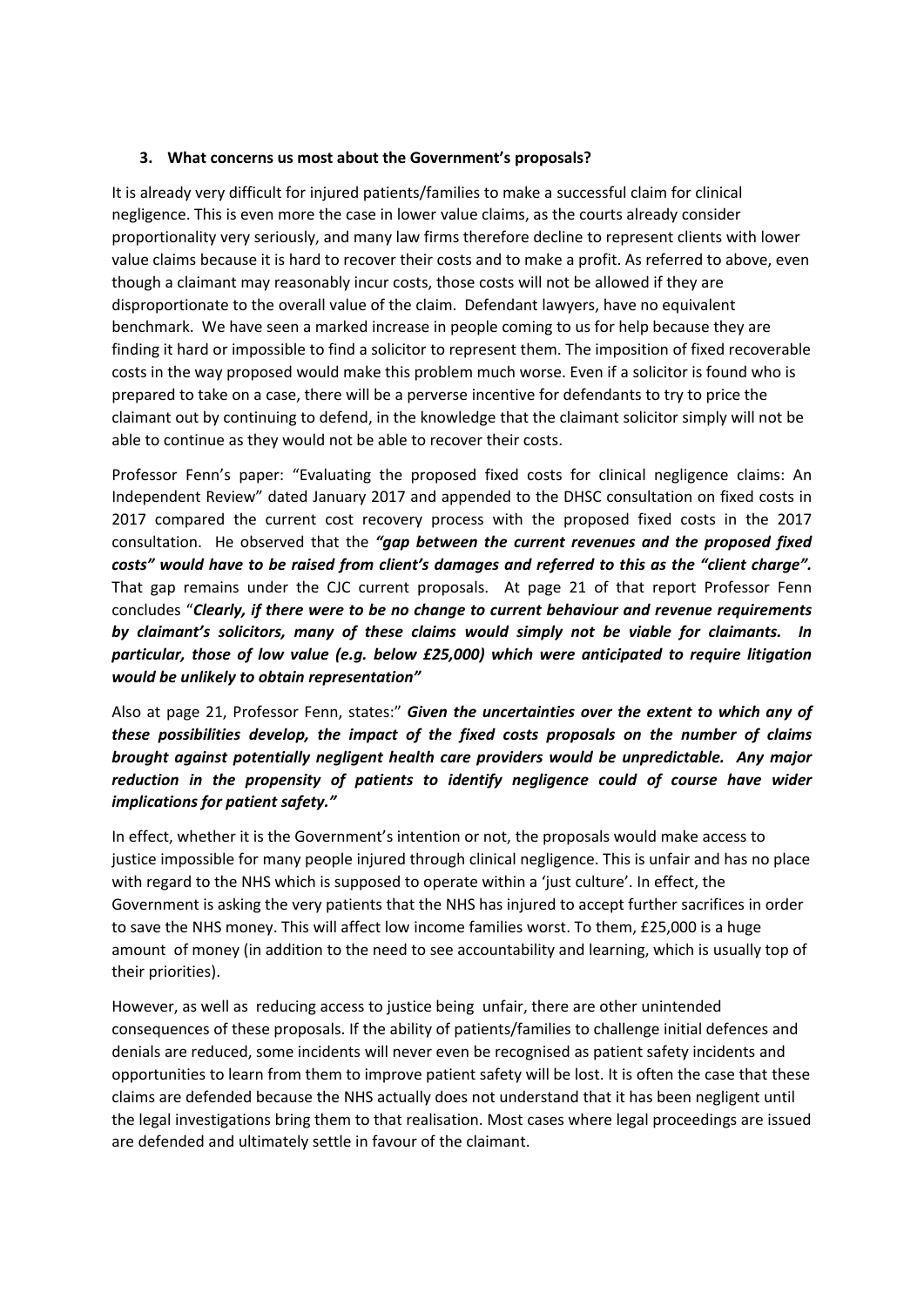The scheme would likely see an increase in claims management companies and non specialist solicitors moving into this market to fill the void left by specialist solicitors who can no longer afford to. There would likely be an increase in litigants in person, as many will not be able to get legal representation. Both of these would cost the NHS and the courts more time and money. Currently, specialist clinical negligence solicitors help screen many potential claims because they are able to assess them. Where cases are taken on by specialist solicitors they tend to be better managed. Litigants in person tend to be less knowledgeable and consume much more of the defendants and the court's time.

One of the fundamental flaws in the fixed costs regime is the failure to recognise and understand that just because a clinical negligence claim is low value, does not mean it is not complex. One example is elderly care claims. These are often complex and therefore expensive to run because older people tend to have underlying co-morbidities which makes causation expensive and difficult to establish. It would be a huge and inexcusable loss to the individuals concerned if these cases could not find representation because of the fixed costs regime and/or the impact of the client charge. It would also be a loss of learning to the NHS and other healthcare providers to say nothing of the impact the loss of accountability would have to society.

The complex nature of clinical negligence claims is evident from the fact that very few clinical negligence claims issued by lawyers experienced in this work are issued in the fast track. They are issued in multitrack to reflect the complex nature of the cases. The fact that there are designated Masters in the High Court dealing primarily with clinical negligence work is another indicator of the complex nature of these cases.

It is of considerable concern that the current CJC proposals for a FRC scheme for clinical negligence pivots on the use of Early Neutral Evaluation (ENE). AvMA does not dispute that ENE may be an effective tool as part of party's alternative dispute resolution (ADR) considerations, the fact remains that there is at best, there is little experience of this process being used in clinical negligence litigation and our feedback from claimant clinical negligence lawyers suggests that most practitioners have no experience of it.

Referring again to Professor Fenn's report he says at page 8, paragraph 3.1 "Scope" that *"By my calculations 64% of all clinical negligence claims have a value below £25,000"* With that in mind it seems to us at the very least cavalier to be restructuring litigation to include new and largely untried processes which cannot demonstrate an improvement on the existing process or that it will save costs. Injuries arising from clinical negligence change lives, this "wild card" approach cannot be shown to be efficacious or appropriate and should not be suggested as an alternative without at the very least a pilot being run. Furthermore, there is no evidence that experienced evaluators can be found to work at the rates suggested in the consultation.

### **4. Are there better ways to reduce legal costs without damaging access to justice?**

The answer is most definitely yes.

During the pandemic, AvMA, the Society of Clinical Injury Lawyers, and NHS Resolution worked on a clinical negligence protocol for handling claims during the pandemic. This has been shown to save considerable amounts of money and shows that when people get around the table and talk, solutions can be found. Unfortunately, the Government has rejected repeated requests by AvMA and others to engage meaningfully about the causes of high costs in clinical negligence and how to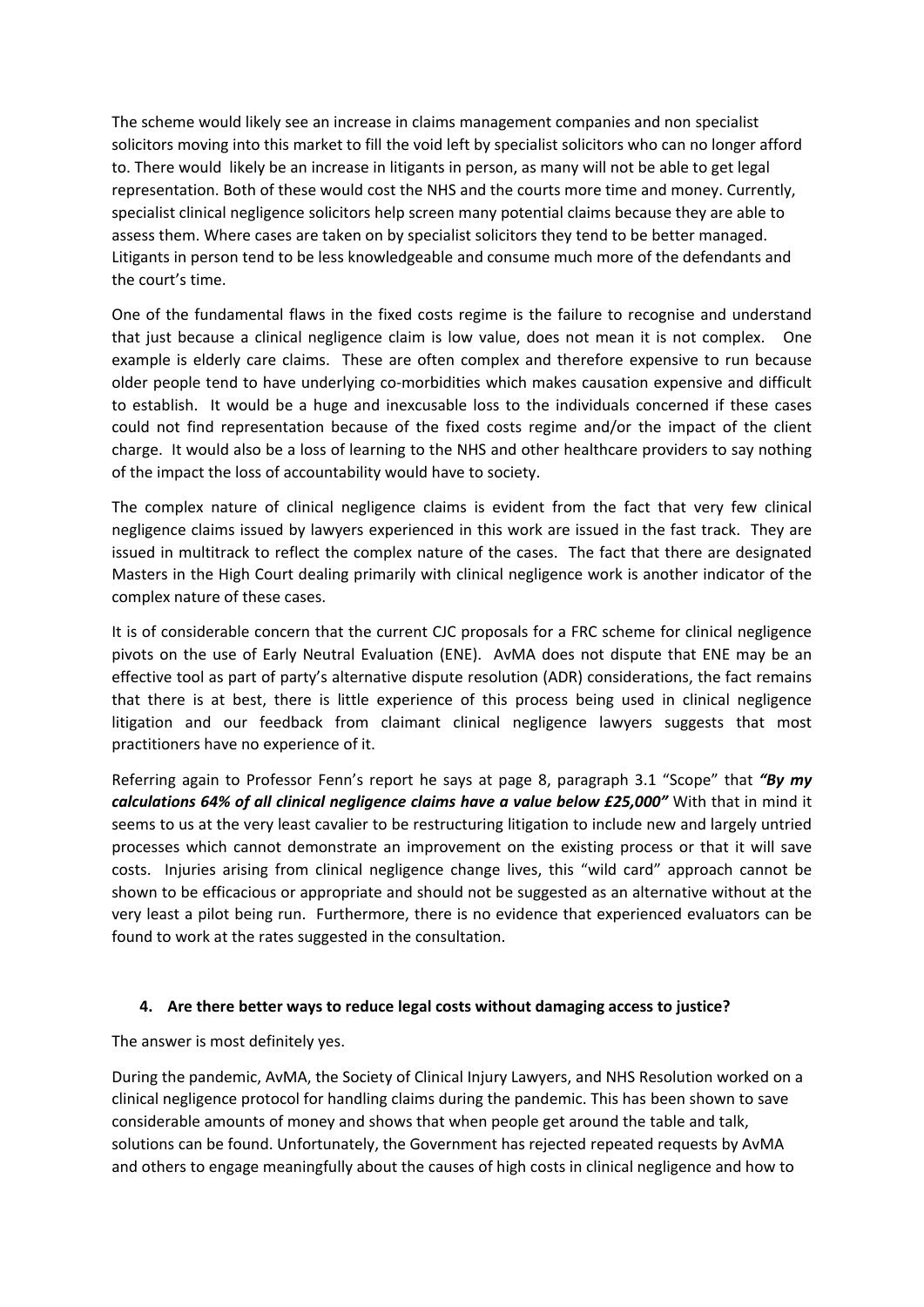reduce them. Instead, there has been a dogged determination simply to push ahead with these fixed costs proposals at any cost.

Obviously, doing more to prevent incidents of negligence by improving patient safety is the most effective way of avoiding legal costs (not to mention the human costs and compensation ('damages')). The Government could do more to invest in patient safety rather than compromise on access to justice. However, there is more that can be done about those cases that do slip through the net, to reduce legal costs. Below we make some suggestions but do not claim to have all the answers. We would prefer the opportunity to get around the table with all the stakeholders and develop solutions.

We suggest the following alternatives to imposing fixed recoverable costs:

### **a) Dramatically improve the quality of investigations**

If the NHS investigated incidents well, and recognised when there have been errors or omissions that cause harm, it would learn lessons for patient safety as well as enable it to make earlier admissions of liability without legal proceedings being issued. This would save huge amounts of money wasted in legal costs by defending cases that should have been settled earlier. There will need to be investment in experienced and trained investigators but this would pay for itself many times over. NHS Resolution is trying a similar approach with its Early Notification Scheme. Although it is early days and the scheme could no doubt be improved, the logic is the same. NHS Resolution should be supported in developing a similar approach with all claims and time should be given for this to work rather than compromising access to justice.

This need for greater emphasis on early investigation appears to be recognised by the CJC in their recent work on "Review pre action protocols: Interim Report" dated November 2021.<sup>3</sup>

At page 4, of that report the key reforms canvassed include introducing a "good faith obligation" to try to resolve or narrow the dispute at pre action stage. It would help the parties to identify the issues they agree on and those they do not – this envisages earlier, efficient, and effective investigation of claims. Most importantly, the proposals envisage giving weight to the pre action protocol by expanding the powers of the court so penalties can be imposed on parties for noncompliance with the pre litigation stage.

# **b) Avoid or remove perverse incentives to defend cases for too long**

There is a very strong incentive for claimant lawyers not to take on cases that are not meritorious and to drop claims if it is clear they will not win. They do not get paid any legal costs at all if they lose their case. However, defendant solicitors get paid win or lose. There should be strong incentives introduced to encourage a more robust assessment of cases early on and earlier settlement. Cases that have been defended and led to high legal costs being incurred should be thoroughly reviewed and where appropriate the defendant lawyers penalised. Consideration should also be given to bringing in accreditation for defendant lawyers. It is widely recognised that the accreditation of specialist claimant solicitors in clinical negligence pioneered by AvMA and replicated by the Law Society has greatly improved the quality of claimant representation.

# **c) Ensure learning from clinical negligence cases to improve patient safety**

<sup>3</sup> <https://www.judiciary.uk/wp-content/uploads/2021/11/CJC-PAP-Interim-Report.pdf>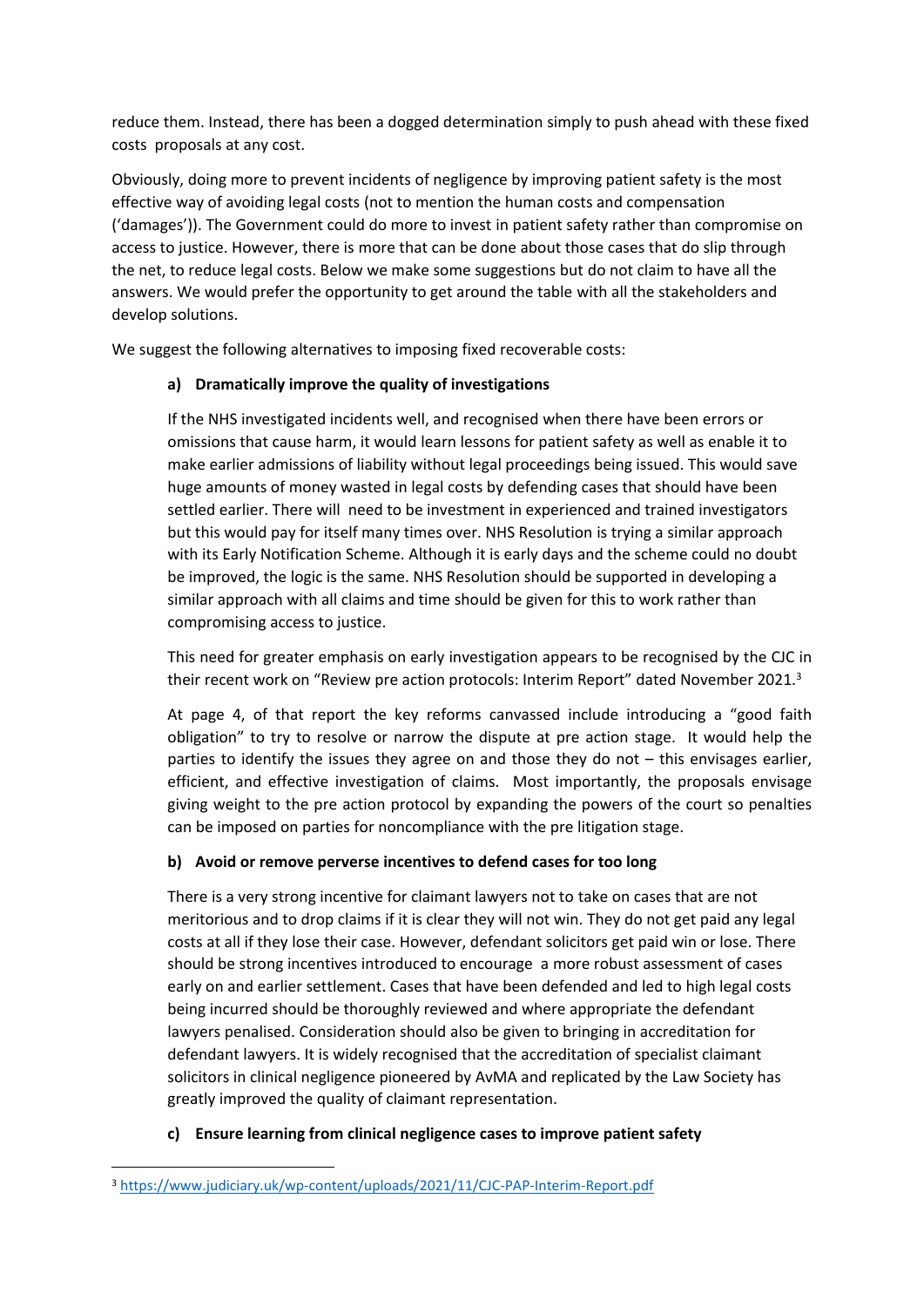Although NHS Resolution has made a start in trying to learn more lessons from the cases it handles, there is still relatively little evidence that this is widespread and resulting in improvements. We continue to see the same kind of incidents being repeated again and again and leading to serious harm or death. We have repeatedly called for 'joining the loop' in clinical negligence cases. We tried hard to engage with the Department of Health and Social Care and defendant representatives to consider this on the Civil Justice Council working party on fixed costs, but failed. We have developed the concept of a 'patient safety letter' to be written following any clinical negligence claim by the health provider. This would set out what if anything had been learned from the incident and any action being taken to improve patient safety. It would be shared with the patient/family; commissioners; and regulators. We believe this would help focus minds on making sure some good comes from these incidents, so they are less likely to happen to somebody else. Just about every person who comes to our charity for help say that this is what they most want.

#### **5. If a fixed-costs system is to be introduced, make it fairer**

Whilst AvMA believes there are better and fairer ways of reducing legal costs and supporting patient safety whilst protecting access to justice, we are not opposed to fixed costs in any circumstances. It is the Department of Health and Social Care's proposals as set out in its consultation that are so concerning. If the Government does decide to introduce fixed-costs, then it needs to reconsider how that is done. Clearly, a vitally important factor is what figures the costs are fixed at. If the figure is too low it means that law firms will not be able or prepared to represent some clients as it would not be commercially viable, this diminishing access to justice. Also, if the only way that lawyers can make it affordable to represent clients with these cases is to require the client to pay out of their damages for some or all of the legal costs that can not be recovered from the defendant, then this is also denying access to justice. In some of these cases this would be a high proportion of the damages received. It would literally be the Department of Health and Social Care making the very people who the NHS has harmed subsidise the cost to the NHS by sacrificing a large amount of their compensation.

As explained above, so-called 'small claims' can be just as important to the injured party and just as complex as very large claims. The proposed cut down 'fixed costs' approach is not suitable for all cases. We are glad that the Department of Health are proposing some exclusions, but we would recommend that cases where the claimant lacks capacity be excluded. These cases require a lot of extra time and are usually dealing with people with disabilities and complex needs. Consideration should also be given to having an option to consider requests for exemption of individual cases from the fixed costs' regime where there are exceptional circumstances or it is in the public interest for the case to have full and proper attention.

AvMA represents the harmed patients and families, not the lawyers. We are not in a position ourselves to advise on what level of costs are needed to keep most of these cases commercially viable to take on. Clearly, claimant law firms themselves are better placed to advise on that. However, as can be seen by the consultation document the Department has simply looked at the figures thought necessary by 'defendant' organisations and the figures thought necessary by claimant solicitors who actually do the work, and chosen the lower figure proposed by defendants. This lacks objectivity or credibility. The people with experience of running law firms/teams representing claimants need to be listened to and respected. The very least that one might expect is a compromise.